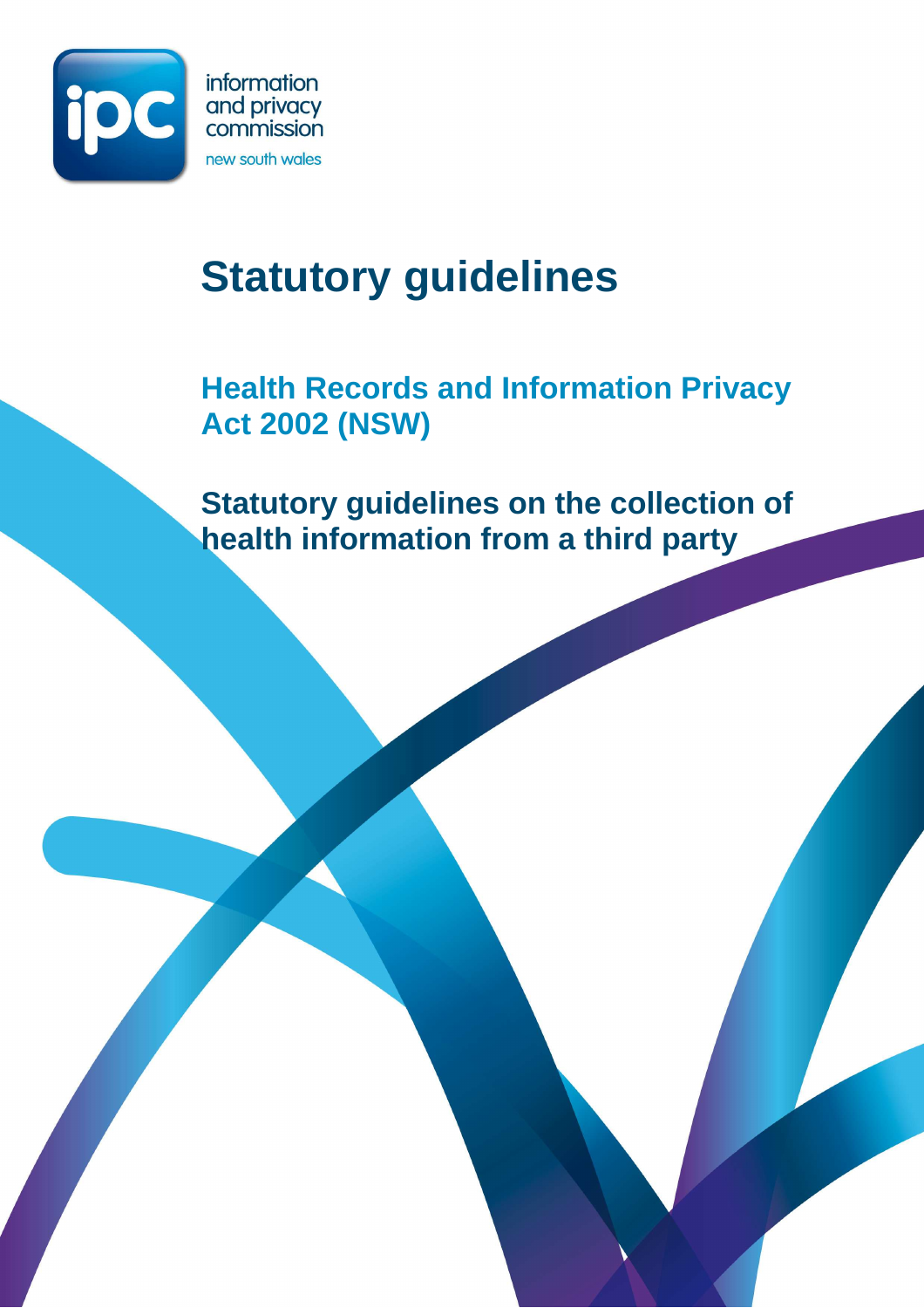# **Contents**

| <b>PART 1:</b> |   | NOTIFYING A PERSON WHEN YOU HAVE COLLECTED HEALTH INFORMATION                                                                |  |
|----------------|---|------------------------------------------------------------------------------------------------------------------------------|--|
| 1.1            |   |                                                                                                                              |  |
| 1.2            |   | When can I collect health information about a person from someone else? 6                                                    |  |
| 1.3            |   |                                                                                                                              |  |
| 1.4            | 8 | When can I rely on the 'notification exemption' and these statutory guidelines?                                              |  |
| PART 2:        |   | STATUTORY GUIDELINES ON NOTIFYING A PERSON WHEN YOU HAVE<br><b>COLLECTED HEALTH INFORMATION ABOUT THEM FROM SOMEONE ELSE</b> |  |
|                |   |                                                                                                                              |  |
|                |   |                                                                                                                              |  |

**The statutory guidelines were issued in 2004 by former NSW Acting Privacy Commissioner John Dickie.**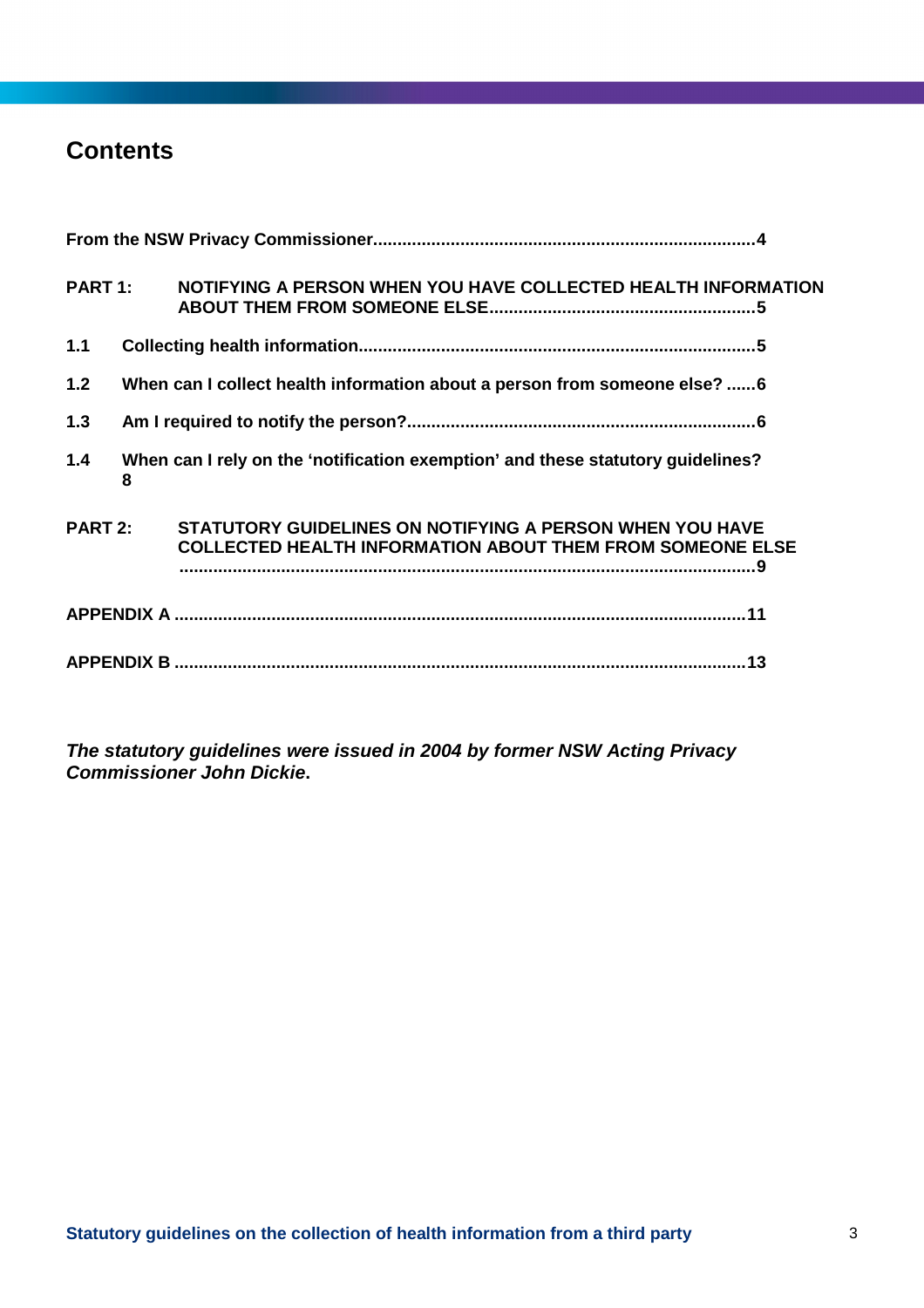#### **From the NSW Privacy Commissioner**

The Health Records and Information Privacy Act 2002 (NSW) (the HRIP Act) creates a scheme to regulate the collection and handling of health information by public and private sector organisations in New South Wales. It applies to every organisation that is a health service provider or collects, holds or uses health information.

The HRIP Act will be fully operational from 1 September 2004. It aims to promote fair and responsible handling of health information by:

- protecting the privacy of an individual's health information held in the public and private sectors
- enabling individuals to gain access to their health information
- providing an accessible framework for resolving complaints about the handling of health information.

The objects of the HRIP Act are to:

- balance the public interest in protecting the privacy of health information with the public interest in the legitimate use of that information
- enhance the ability of individuals to be informed about their health care
- promote the provision of quality health services.

The HRIP Act contains 15 Health Privacy Principles (HPPs). These HPPs are the key to the HRIP Act. They are legal obligations that describe what organisations must do when they collect, store, use or disclose health information.

This publication outlines the notification requirements when collecting health information about an individual from someone else. It has been prepared after public consultation. You should read it in conjunction with the HRIP Act and the Office of the Privacy Commissioner NSW 'User Manual: Handbook to Health Privacy'. If you are from the public health system, you should also read it in conjunction with the NSW Health Department's 'Privacy Manual'.

Part 1 explains some of the issues you need to consider when collecting health information about a person from someone else. It includes your notification obligations and some examples to help you decide what you should do in different circumstances.

Part 2 contains the statutory guidelines on notifying a person when you have collected health information about them from someone else. You must comply with these statutory guidelines if you are seeking to rely on the 'notification exemption' in HPP 4(3). These statutory guidelines are issued under section 64 of the HRIP Act.

If you need any further information, please contact Office of the Privacy Commissioner NSW on (02) 8019 1600.

#### **John Dickie, Acting Privacy Commissioner 1 September 2004**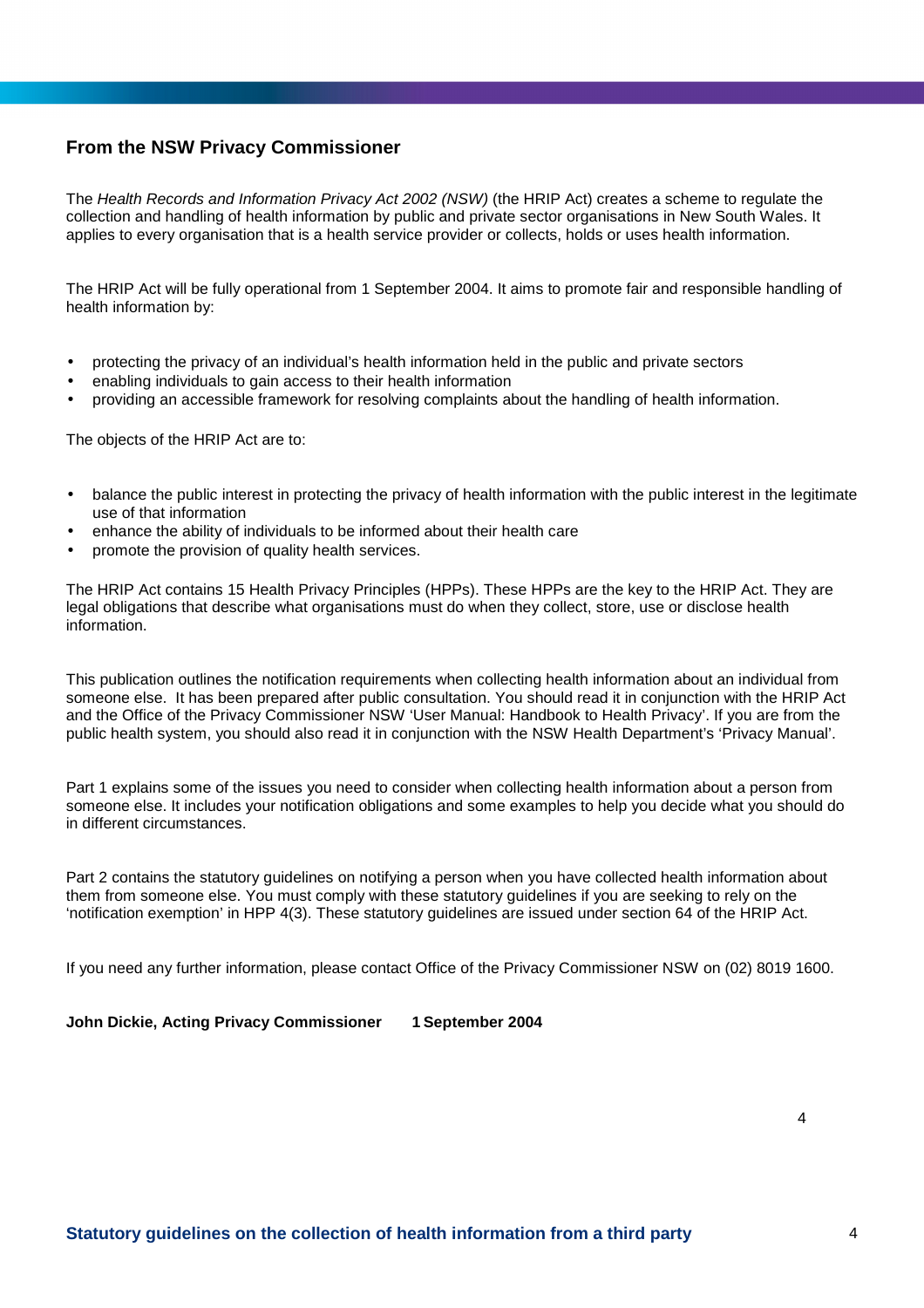# **PART 1: NOTIFYING A PERSON WHEN YOU HAVE COLLECTED HEALTH INFORMATION ABOUT THEM FROM SOMEONE ELSE**

#### **1.1 Collecting health information**

In very general terms, 'collection' refers to the process by which you come into possession of health information. You collect health information if you gather, acquire or obtain it directly from the person to whom it relates or from someone else.

Under the Health Privacy Principles, the basic standards for collection are:

- only collect health information for a lawful purpose
- only collect health information if it is directly related to your organisation's activities and necessary for that purpose
- make sure the health information is relevant, accurate and up to date and not excessive
- make sure the collection does not unreasonably intrude into the personal affairs of the individual
- collect directly from the person where reasonable and practicable
- tell people you are collecting the health information and why.

This is a summary of the collection standards in Health Privacy Principles 1-4. The full text of Health Privacy Principles 1-4 is in Appendix A of this publication.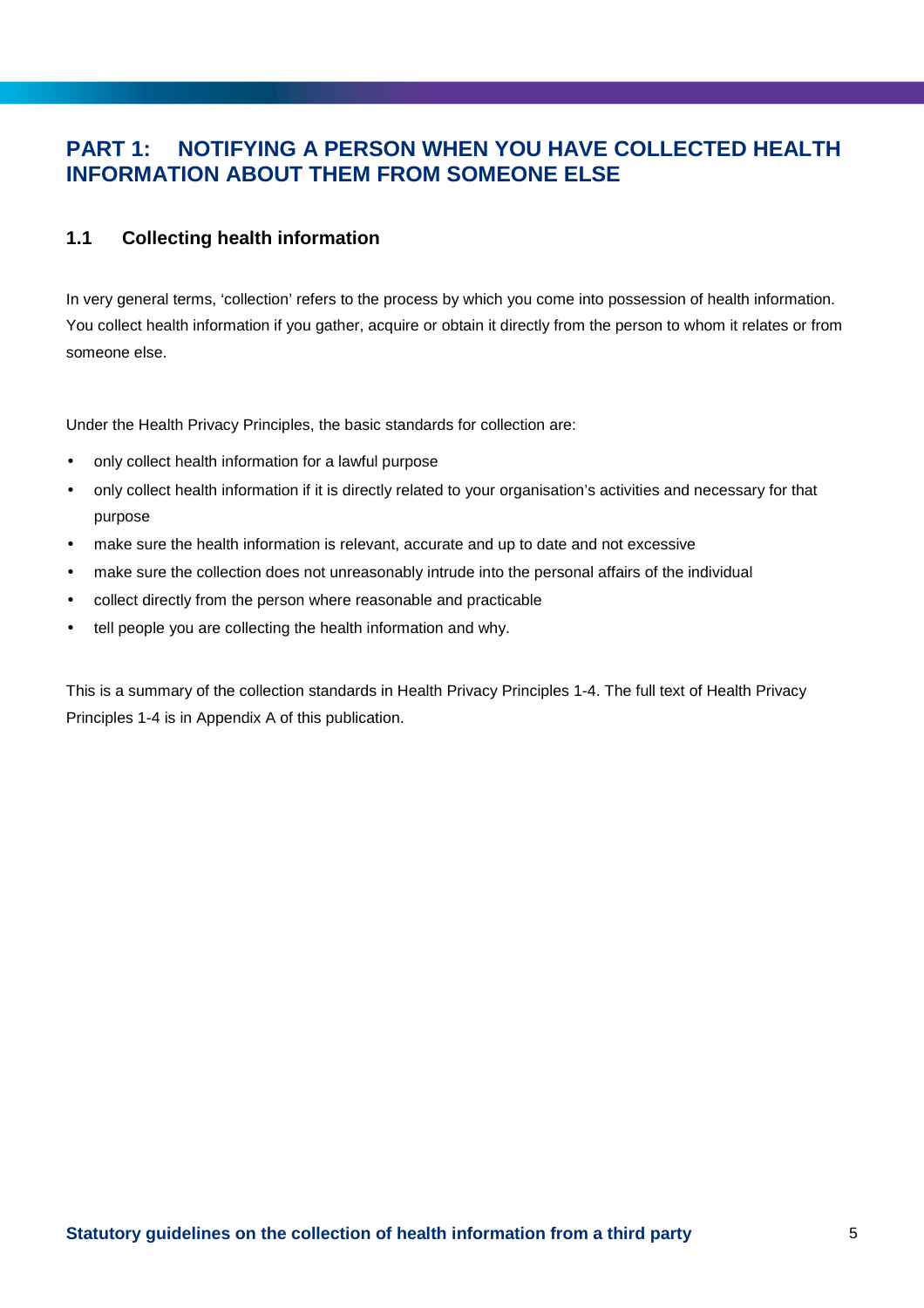### **1.2 When can I collect health information about a person from someone else?**

Under Health Privacy Principle 3, you must collect health information about a person directly from that person unless it is unreasonable or impracticable to do so. If it is unreasonable or impracticable, you may need to collect the health information from someone else.

Some examples of when it may be unreasonable or impracticable are:

- If a person presents unconscious to an emergency ward you may, as a health service provider, need to ask their relatives for any background health information of relevance to how the person is treated.
- If a person lacks the capacity to provide their health information, you may need to collect health information about them from an authorised representative such as a carer or guardian. For more information on who is an authorised representative and when they should be contacted, please see section 7 and 8 of the HRIP Act at Appendix B of this publication.
- In the course of taking the family, social or medical history of a patient, you may collect health information about a person other than your patient if this is relevant to providing the health service to your patient.

Example: Sue goes to a doctor for a health check. As part of the routine check, the GP takes Sue's blood pressure which shows she is hypertensive. To investigate Sue's blood pressure problem, the GP asks about her family history. Sue says that her father, Frank, suffers from hypertension and is currently receiving treatment for his condition. Here the doctor is collecting health information about a person (Frank) from someone else (Sue).

• In certain circumstances your organisation may collect health information about a person from another person or organisation rather than directly from the person themselves.

Example: Linda's GP (the disclosing organisation) explains to her that he is referring her to a specialist for an opinion or treatment. When receiving such a referral, the specialist is collecting health information about a person (Linda) from someone else (the GP).

#### **1.3 Am I required to notify the person?**

When you collect a person's health information you are required to tell them certain things. This is the case even when you collect health information about them from someone else.

#### **Take reasonable steps to notify the person of certain information**

Under HPP 4(1), you must take 'reasonable steps' to make sure that the person is aware of the following points:

- the identity of the organisation collecting the information and how to contact them
- the purposes for which the information is collected
- who the organisation usually discloses information of that kind to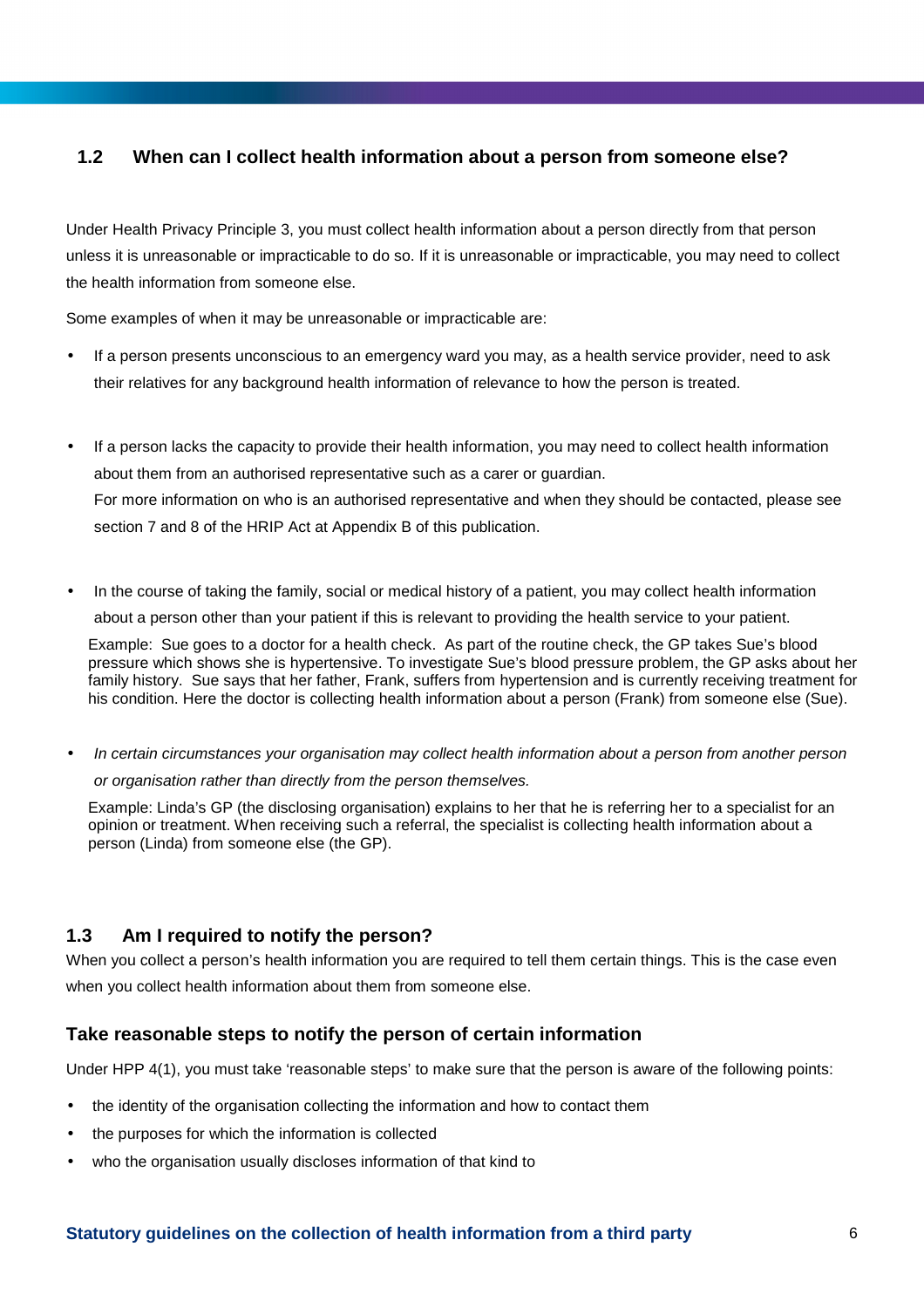- any law that requires the particular information to be collected
- the fact that they are able to request access to the information
- the main consequences, if any, for them if all or part of the information is not provided.

The meaning of 'reasonable steps' will vary depending on the circumstances of the collection, and what the reasonable person would expect in those circumstances.

#### **Best practice tip:**

Where an organisation collects health information on a form, an organisation's obligations under HPP 4(1) could be satisfied by a prominent and easy to read statement on that form. For health service providers, one useful way to provide the information is via a notice clearly displayed in the admissions or patient waiting area of the organisation, or via pamphlets and brochures.

#### **When to notify the person**

You must notify the person of the points at or before the time of collection. If that is not practicable you must notify them as soon as practicable after that time. For example where a patient presents to the hospital's emergency department, there simply may not be time or the person may not be in a fit state to comprehend the information. In such circumstances you should notify them of the points as soon as it is practical afterwards.

#### **Sometimes you may need to notify an authorised representative instead**

Under HPP 4(5), if you reasonably believe that the person is incapable of understanding the general nature of these points, you can and should notify any authorised representative of the person instead. For more information on who is an authorised representative and when they should be contacted, please see section 7 and 8 of the HRIP Act at Appendix B.

#### **Best practice tip:**

Where you need to deal with an authorised representative you should still, where practicable, explain the points to the person to whom the information relates in a way that is appropriate to their level of understanding. This is to enable the person to be involved in the notification process to the greatest extent possible.

#### **In certain circumstances you are not required to notify the person**

In certain circumstances, notifying the person is not necessary or appropriate. Under HPP 4(2) and 4(4) you are not required to notify the person if:

the person has expressly consented to not being notified

#### **Statutory guidelines on the collection of health information from a third party** 7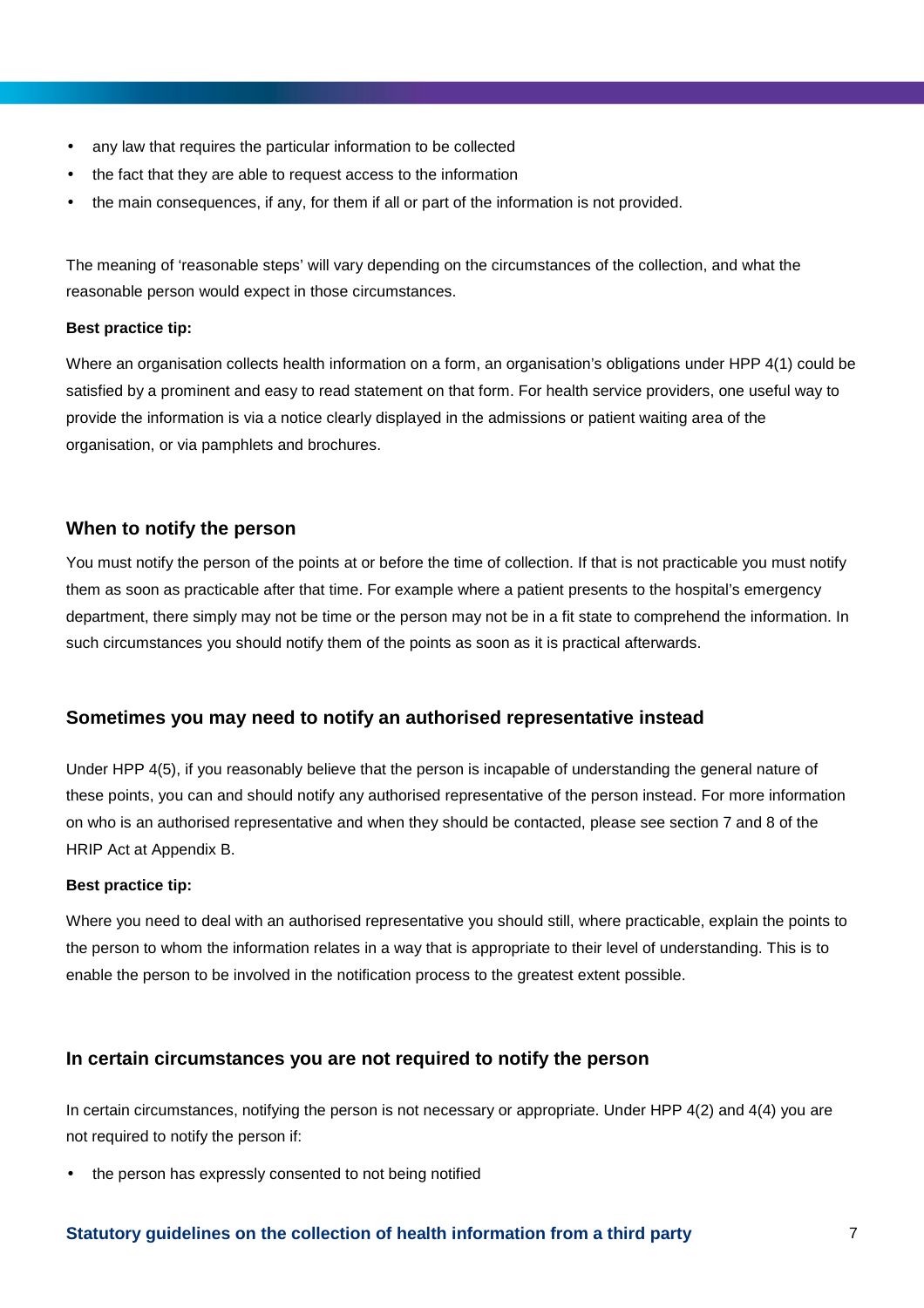- your organisation is lawfully authorised or required not to notify the person
- not notifying the person is permitted or is necessarily implied or reasonably contemplated under an Act or any other law
- notifying the person would prejudice their interests
- the information has been collected for law enforcement purposes
- your organisation is an investigative agency and notifying the person might detrimentally affect or prevent the proper exercise of your organisation's complaint handling or investigative functions
- you collect health information about the person from someone else and notifying the person would pose a serious threat to the life or health of any individual.

#### **1.4 When can I rely on the 'notification exemption' and these statutory guidelines?**

If you collect health information about the person from someone else you may also be able to rely on the 'notification exemption' in HPP 4(3) to not notify the person as long as you comply with the statutory guidelines in Part 2 of this publication.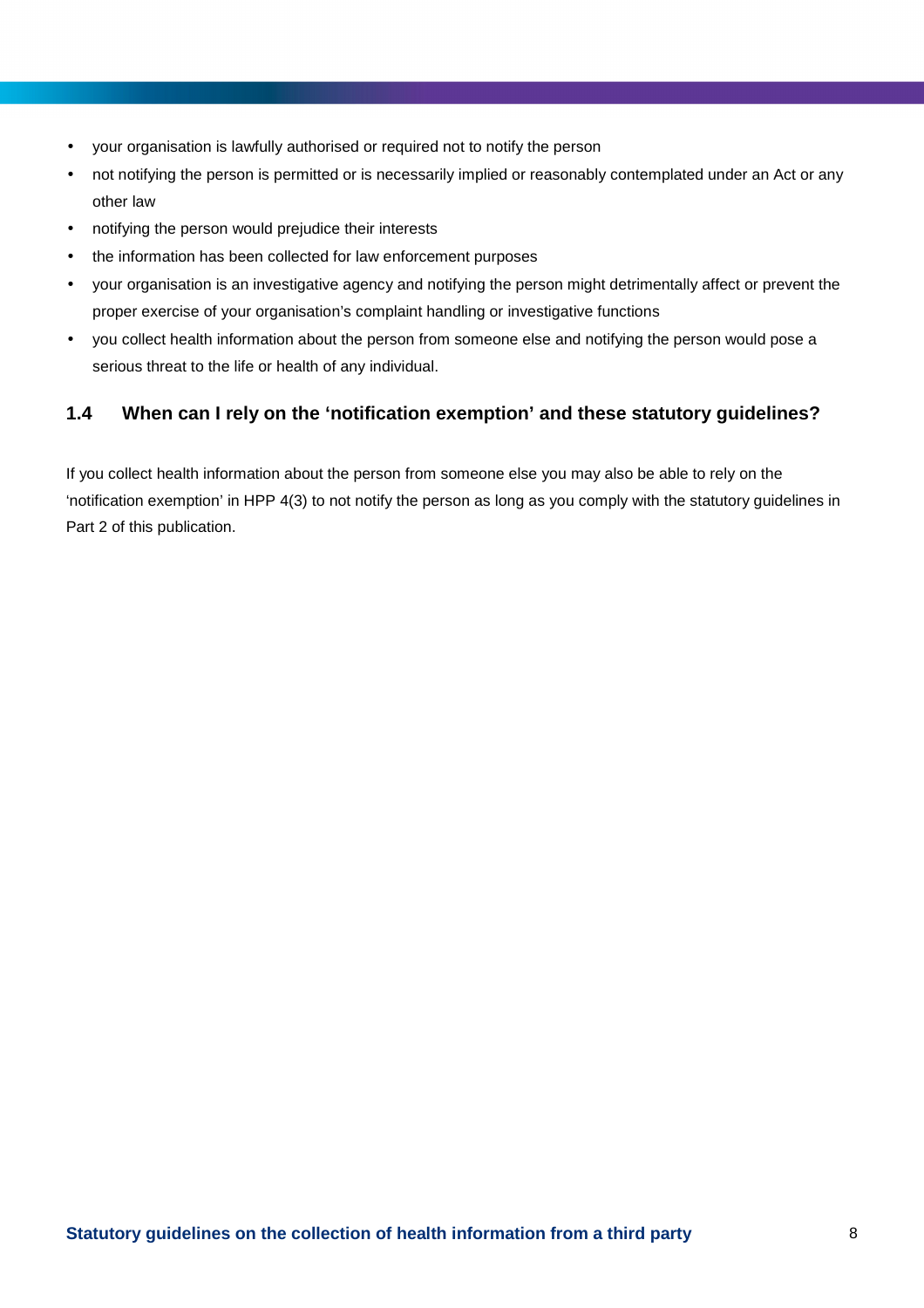## **PART 2: STATUTORY GUIDELINES ON NOTIFYING A PERSON WHEN YOU HAVE COLLECTED HEALTH INFORMATION ABOUT THEM FROM SOMEONE ELSE**

#### **1. Application of the statutory guidelines**

- 1.1 These statutory guidelines provide an exemption to the obligation in Health Privacy Principle 4(2) which requires an organisation to notify a person of certain information when it collects health information about them from someone else (a third party).
- 1.2 These statutory guidelines are in addition to the specific exemptions already provided for in Health Privacy Principles 4(4) and 4(2)(a).
	- 1.3 To rely on the 'notification exemption', an organisation must comply with all the duties imposed by these statutory guidelines.

#### **2. Respect for dignity and personal privacy**

2.1 An overriding obligation for those who seek to collect health information about a person from someone else is at all times to respect the dignity and personal privacy of the person to whom the information relates.

#### **3. Circumstances where an organisation is not required to notify a person when collecting health information about them from someone else (a third party)**

3.1 In addition to the circumstances set out in Health Privacy Principles 4(4) and 4(2)(a), an organisation is not required to notify a person when it collects health information about them from someone else (a third party) in any of the following four sets of circumstances:

#### **3.1.1 Unreasonable or impracticable**

- (a) The organisation collects the health information from someone else (a third party) because it is unreasonable or impracticable to collect directly from the person as permitted by Health Privacy Principle 3(1); and
- (b) Notifying the person would be unreasonable or impracticable in the circumstances.

#### **3.1.2 Taking a family, social or medical history**

- (a) The collection of the person's information as part of the third party's family, social or medical history is reasonably necessary for the organisation to provide a health service directly to the third party; and
- (b) The person's health information is relevant to the family, medical or social history of the third party.

#### **Statutory guidelines on the collection of health information from a third party** 9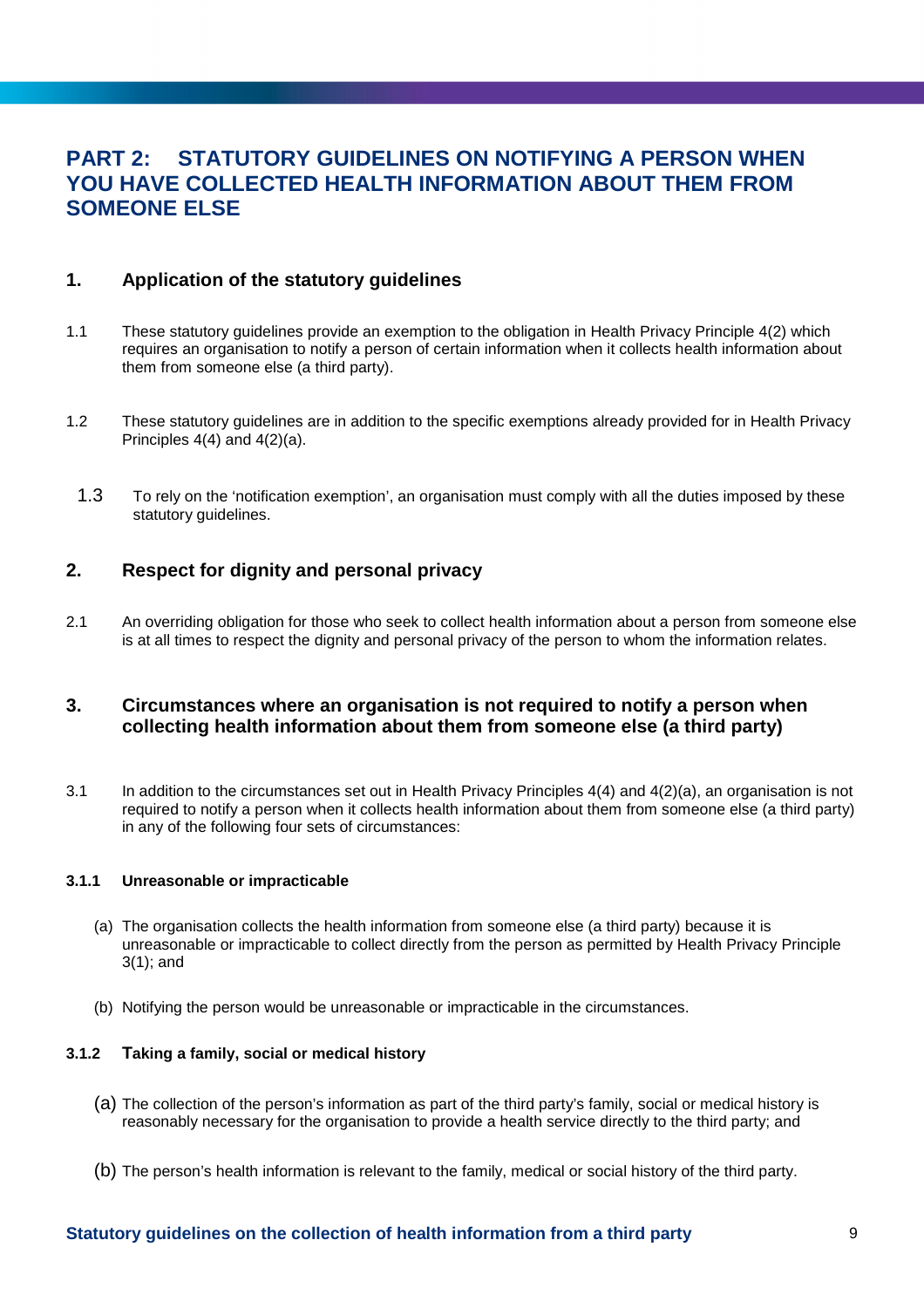#### **3.1.3 Authorised representatives**

- (a) The organisation reasonably believes that the person is incapable of understanding the general nature of the information in Health Privacy Principle 4(1); and
- (b) The organisation takes reasonable steps to ensure that any authorised representative of the person is aware of that information as required by Health Privacy Principle 4(5); and
- (c) Where practicable, the organisation also takes reasonable steps to explain the points to the person to whom the information relates in a way that is appropriate to their level of understanding, and so as to enable the person to be involved in the notification process to the greatest extent possible.

#### **3.1.4 Person already notified of the collection**

- (a) The health information was initially collected from the person to whom it relates by another organisation (the disclosing organisation); and
- (b) The organisation now receiving the information has reasonable grounds to believe that the disclosing organisation has already notified the person of the information in Health Privacy Principle 4(1).

#### **4. Uses or disclosures must be in accordance with the HRIP Act**

4.1 Where an organisation collects health information about a person from someone else without notifying the person in accordance with these statutory guidelines, the organisation must ensure that any subsequent uses or disclosures it proposes to make of that information are in accordance with Health Privacy Principles 10 and 11. In this regard, the organisation should recognise that some of the exemptions in the Health Privacy Principles, may be difficult to apply if the person is unaware that their information has been collected. For example, exemptions based on 'consent' [Health Privacy Principles 10(1)(a) and 11(1)(a)] and the person 'reasonably expecting' the use or disclosure [Health Privacy Principles 10(1)(b) and 11(1)(b)] will generally not be available where the person has not been notified and is not aware that their information has been collected.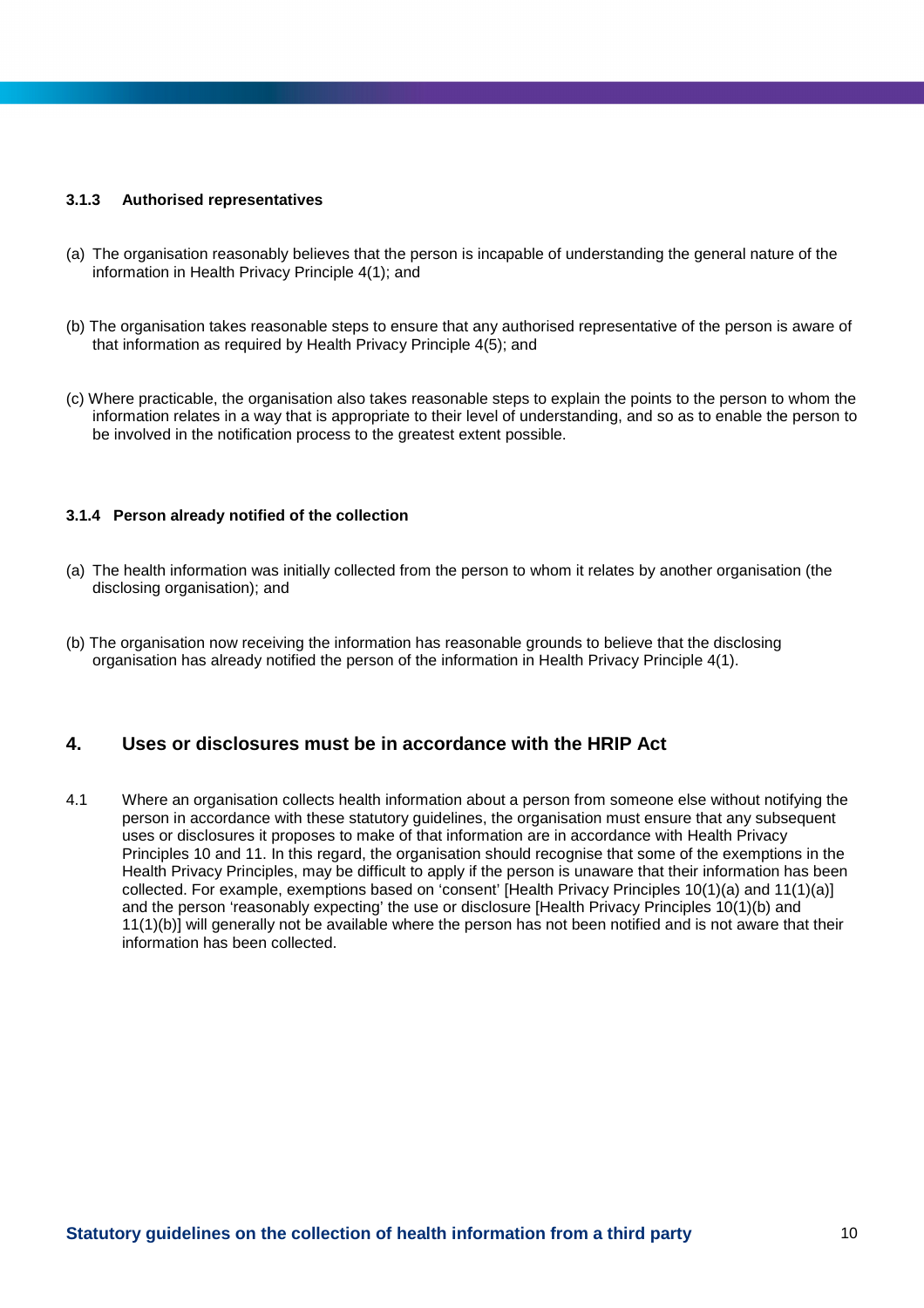# **Appendix A**

#### **Health Privacy Principle 4**

#### HEALTH PRIVACY PRINCIPLE 4 - Individual to be made aware of certain matters

(1) An organisation that collects health information about an individual from the individual must, at or before the time that it collects the information (or if that is not practicable, as soon as practicable after that time), take steps that are reasonable in the circumstances to ensure that the individual is aware of the following:

(a) the identity of the organisation and how to contact it,

(b) the fact that the individual is able to request access to the information,

(c) the purposes for which the information is collected,

(d) the persons to whom (or the types of persons to whom) the organisation usually discloses information of that kind,

(e) any law that requires the particular information to be collected,

(f) the main consequences (if any) for the individual if all or part of the information is not provided.

(2) If an organisation collects health information about an individual from someone else, it must take any steps that are reasonable in the circumstances to ensure that the individual is generally aware of the matters listed in subclause (1) except to the extent that:

(a) making the individual aware of the matters would pose a serious threat to the life or health of any individual, or

(b) the collection is made in accordance with guidelines issued under subclause (3).

(3) The Privacy Commissioner may issue guidelines setting out circumstances in which an organisation is not required to comply with subclause (2).

(4) An organisation is not required to comply with a requirement of this clause if:

(a) the individual to whom the information relates has expressly consented to the organisation not complying with it, or

(b) the organisation is lawfully authorised or required not to comply with it, or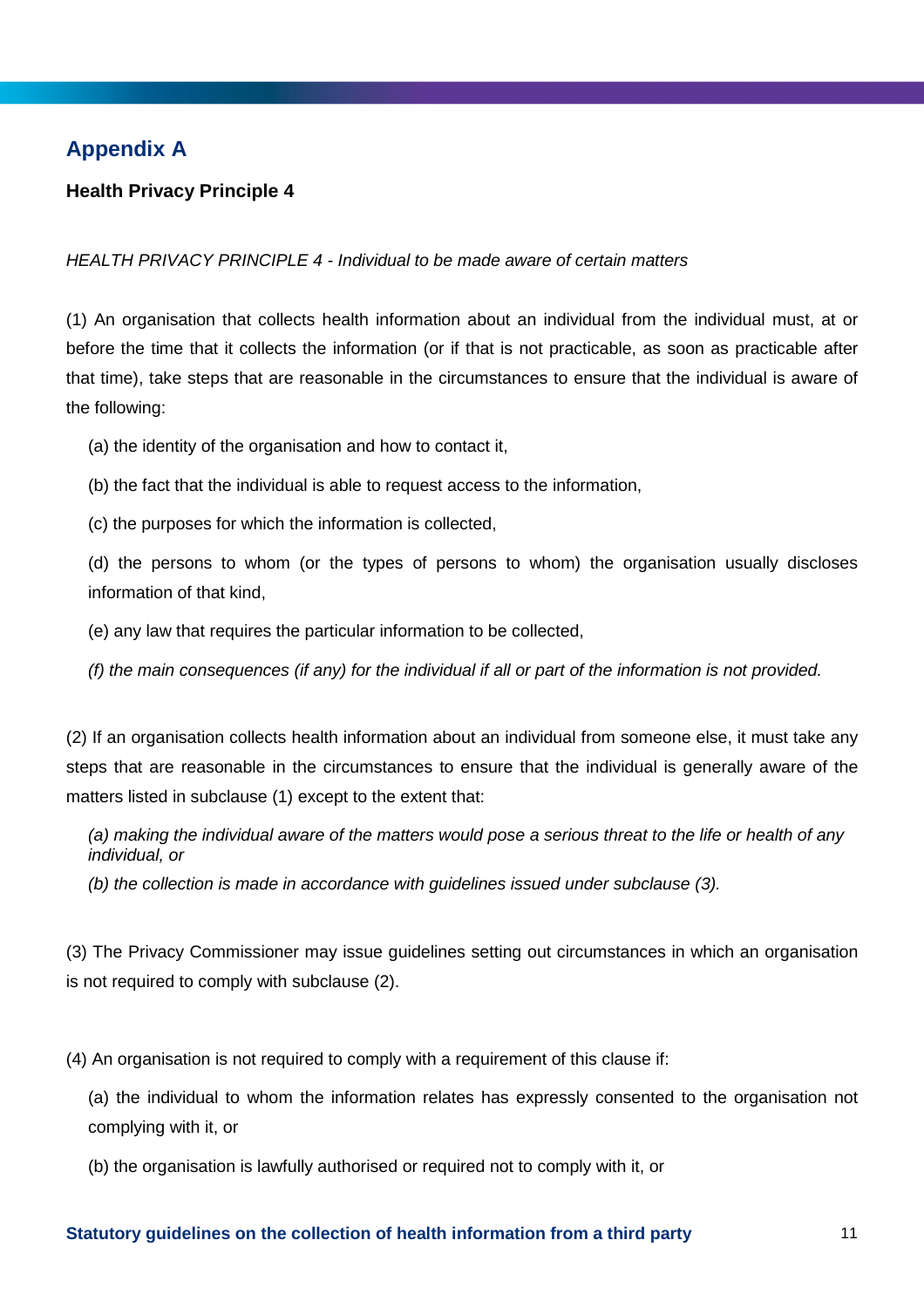(c) non-compliance is otherwise permitted (or is necessarily implied or reasonably contemplated) under an Act or any other law (including the State Records Act 1998 ), or

(d) compliance by the organisation would, in the circumstances, prejudice the interests of the individual to whom the information relates, or

(e) the information concerned is collected for law enforcement purposes, or

(f) the organisation is an investigative agency and compliance might detrimentally affect (or prevent the proper exercise of) its complaint handling functions or any of its investigative functions.

(5) If the organisation reasonably believes that the individual is incapable of understanding the general nature of the matters listed in subclause (1), the organisation must take steps that are reasonable in the circumstances to ensure that any authorised representative of the individual is aware of those matters.

(6) Subclause (4) (e) does not remove any protection provided by any other law in relation to the rights of accused persons or persons suspected of having committed an offence.

(7) The exemption provided by subclause (4) (f) extends to any public sector agency, or public sector official, who is investigating or otherwise handling a complaint or other matter that could be referred or made to an investigative agency, or that has been referred from or made by an investigative agency.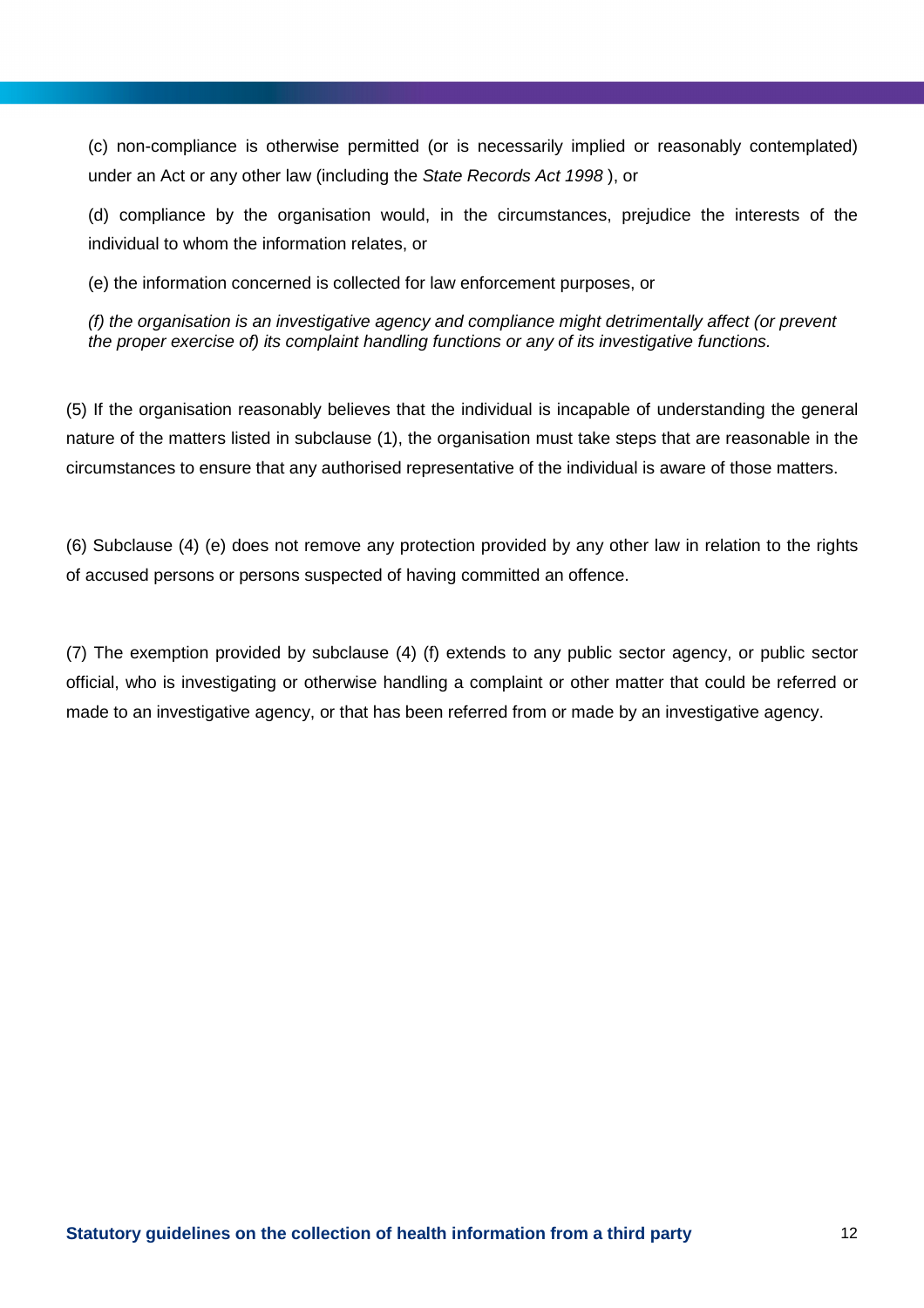# **Appendix B**

#### **HRIP Act Section 7 - Capacity**

(1) An individual is incapable of doing an act authorised, permitted or required by this Act if the individual is incapable (despite the provision of reasonable assistance by another person) by reason of age, injury, illness, physical or mental impairment of:

- (a) understanding the general nature and effect of the act, or
- (b) communicating the individual's intentions with respect to the act.

(2) An authorised representative of an individual may do such an act on behalf of an individual who is incapable of doing that act.

(3) An authorised representative may not do such an act on behalf of an individual who is capable of doing that act, unless the individual expressly authorises the authorised representative to do that act.

#### **HRIP Act Section 8 - Definition of "authorised representative"**

(1) In this Act, "authorised representative" , in relation to an individual, means:

(a) an attorney for the individual under an enduring power of attorney, or

(b) a guardian within the meaning of the Guardianship Act 1987 , or a person responsible within the meaning of Part 5 of that Act, or

(c) a person having parental responsibility for the individual, if the individual is a child, or

(d) a person who is otherwise empowered under law to exercise any functions as an agent of or in the best interests of the individual.

(2) A person is not an authorised representative of an individual for the purposes of this Act to the extent that acting as an authorised representative of the individual is inconsistent with an order made by a court or tribunal.

(3) In this section:

"child" means an individual under 18 years of age.

"parental responsibility" , in relation to a child, means all the duties, powers, responsibility and authority which, by law, parents have in relation to their children.

#### **Guardianship Act 1987 – Section 33A** Person responsible

(1) Object The object of this section is to specify the person who is the "person responsible" for another person for the purposes of this Part.